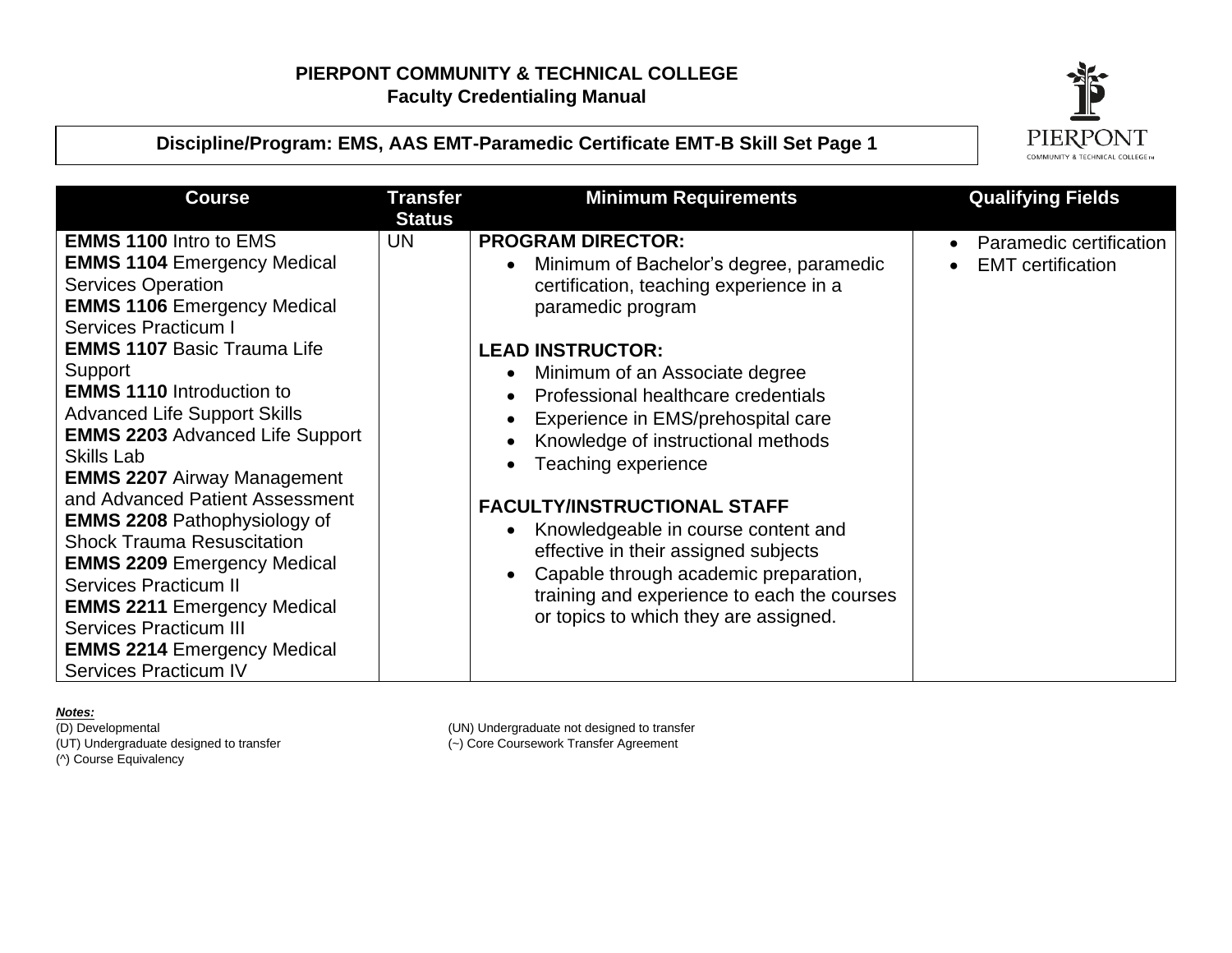## **Discipline/Program: EMS, AAS EMT-Paramedic Certificate EMT-B Skill Set Page 2**



| <b>Course</b>                                                                                                                                                                                           | <b>Transfer</b><br><b>Status</b> | <b>Minimum Requirements</b>                                                                                                                                                                                                                       | <b>Qualifying Fields</b>                            |
|---------------------------------------------------------------------------------------------------------------------------------------------------------------------------------------------------------|----------------------------------|---------------------------------------------------------------------------------------------------------------------------------------------------------------------------------------------------------------------------------------------------|-----------------------------------------------------|
| <b>EMMS 2228 Medical Patient</b><br>Emergencies I<br><b>EMMS 2229 Medical Patient</b><br>Emergencies II<br><b>EMMS 2223 EMS Cardiology</b>                                                              | <b>UN</b>                        | <b>PROGRAM DIRECTOR:</b><br>Minimum of Bachelor's degree, paramedic<br>certification, teaching in a paramedic<br>program                                                                                                                          | Paramedic certification<br><b>EMT</b> certification |
| <b>EMMS 2231 EMS Cardiology Lab</b><br><b>EMMS 2995 Assessment Based</b><br>Management<br><b>EMMS 1103 Emergency Medical</b><br><b>Technician Basic</b><br><b>EMMS 1109 CPR and Workplace</b><br>Safety |                                  | <b>LEAD INSTRUCTOR:</b><br>Minimum of an Associate degree<br>Professional healthcare credentials<br>Experience in EMS/prehospital care<br>Knowledge of instructional methods<br>Teaching experience                                               |                                                     |
| <b>EMMS 1117 Emergency Vehicle</b><br><b>Driving</b><br><b>EMMS 1120 Introduction to Rescue</b><br><b>Operations</b>                                                                                    |                                  | <b>FACULTY/INSTRUCTIONAL STAFF</b><br>Knowledgeable in course content and<br>effective in their assigned subjects<br>Capable through academic preparation,<br>training and experience to each the courses<br>or topics to which they are assigned |                                                     |

#### *Notes:*

(^) Course Equivalency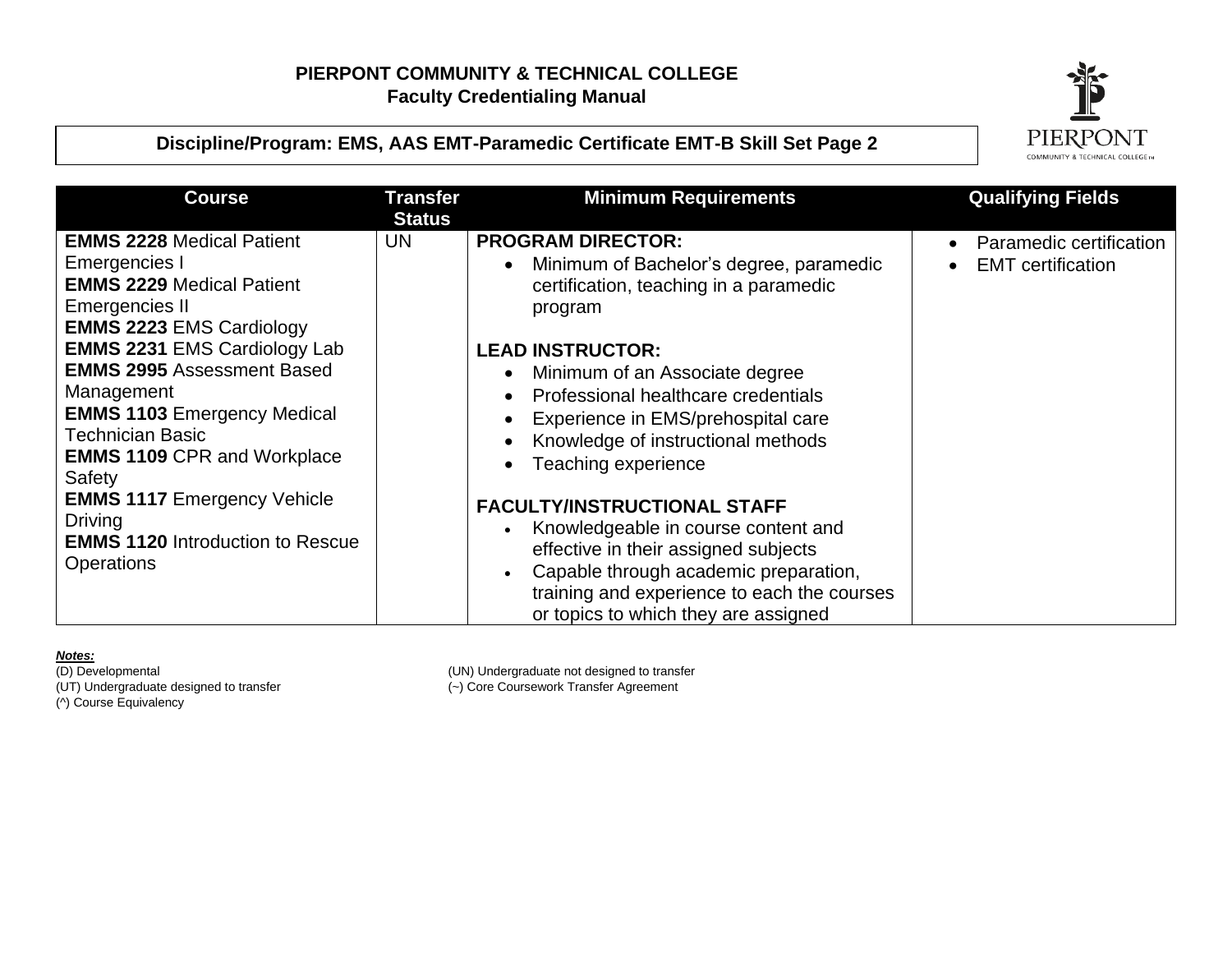### **Discipline/Program: Lab Assistant Certificate/Phlebotomy Skill Set**



| <b>Course</b>                                  | <b>Transfer</b><br><b>Status</b> | <b>Minimum Requirements</b>                                                                                                                                        | <b>Qualifying Fields</b>                              |
|------------------------------------------------|----------------------------------|--------------------------------------------------------------------------------------------------------------------------------------------------------------------|-------------------------------------------------------|
| <b>HLCA 1110 Basic Lab Skills</b>              | UN                               | <b>Preferred:</b><br>Licensed in WV as an MLT or MLS. Associates                                                                                                   | Associates degree in a<br><b>Health Science Field</b> |
| <b>HLCA 2205 Phlebotomy Practicum</b>          |                                  | Degree MLT or Bachelor's Degree MLS                                                                                                                                |                                                       |
| <b>LABA 2206 Advanced Lab Skills</b><br>Theory |                                  | Acceptable:<br>Current certification in any qualifying fields,<br>demonstrate adequate knowledge and proficiency,<br>demonstrate the ability to teach effectively. |                                                       |
| <b>LABA 2207 Advanced Lab Skills</b>           |                                  | Knowledge of Point of Care testing. Associates<br>Degree                                                                                                           |                                                       |

**Notes:**<br>(D) Developmental

(D) Developmental<br>
(UN) Undergraduate not designed to transfer<br>
(UT) Undergraduate designed to transfer<br>
(-) Core Coursework Transfer Agreement (~) Core Coursework Transfer Agreement

(^) Course Equivalency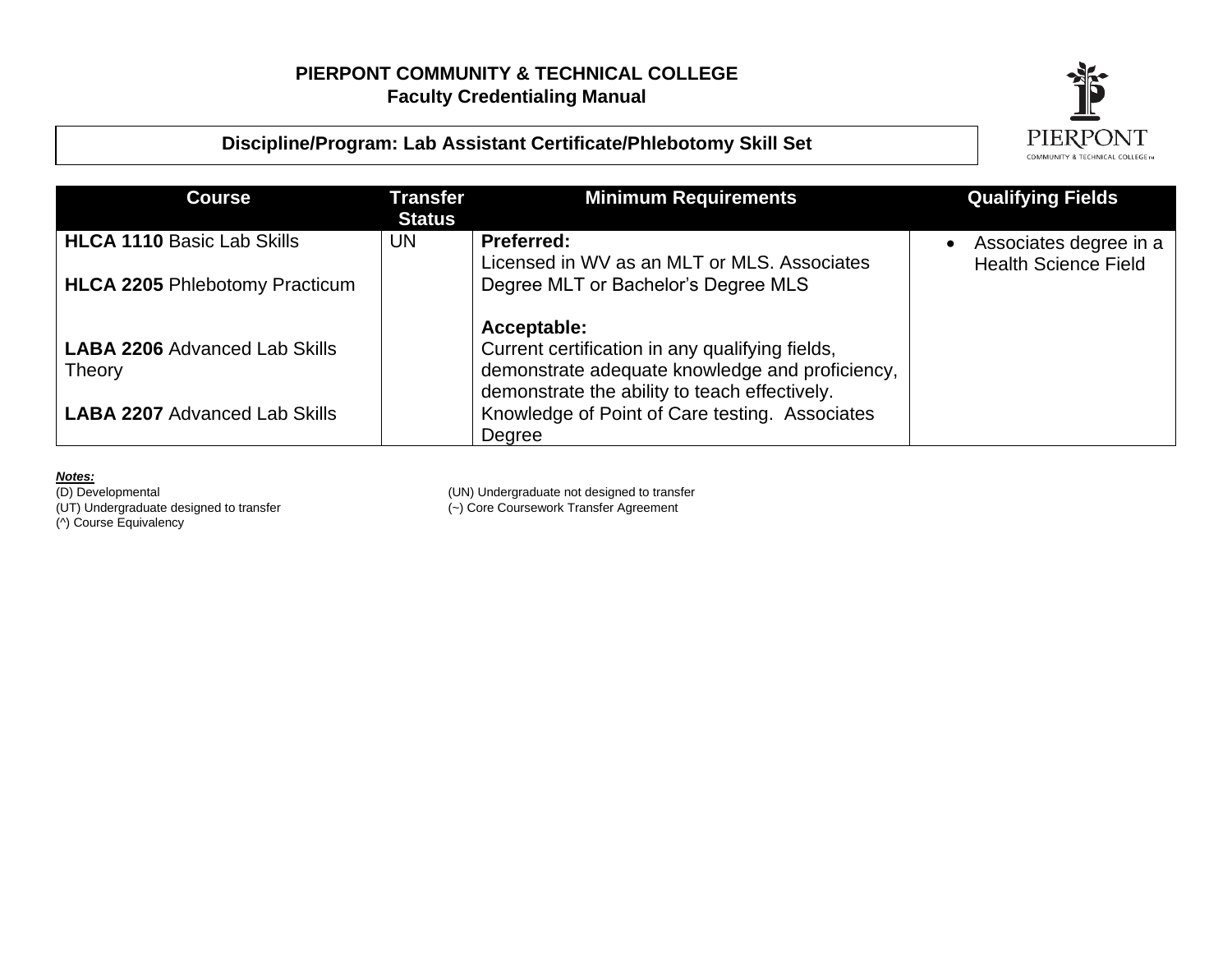

## **Discipline/Program: LPN**

| <b>Course</b>                                | <b>Transf</b>       | <b>Minimum Requirements</b>                        | <b>Qualifying Fields</b> |
|----------------------------------------------|---------------------|----------------------------------------------------|--------------------------|
|                                              | er<br><b>Status</b> |                                                    |                          |
| <b>LPNC 1101 Fundamentals I</b>              | UN                  | Acceptable:                                        |                          |
| <b>LPNC 1103 Geriatrics</b>                  |                     | Each faculty member shall have experience as a     |                          |
| <b>LPNC 1107 Fundamentals/Geriatrics I</b>   |                     | registered professional nurse within the 3 years   |                          |
| <b>Clinical Practice</b>                     |                     | immediately preceding employment as a faculty      |                          |
| <b>LPNC 1105 Pharmacology I Online</b>       |                     | member; and be a registered professional nurse     |                          |
| <b>LPNC 1121 Maternity/Pediatrics</b>        |                     | currently licensed in West Virginia; have or be    |                          |
| <b>Clinical Practice</b>                     |                     | enrolled in a baccalaureate degree program,        |                          |
| <b>LPNC 1120 Maternity/Pediatrics</b>        |                     | preferably in nursing, with completion within 5 to |                          |
| <b>LPNC 1110 Fundamentals/Soc Science II</b> |                     | 7 years of date of hire as demonstrated by         |                          |
| <b>LPNC 1111 Fundamental Clinical</b>        |                     | submission of transcripts to the program           |                          |
| Practice                                     |                     | coordinator; and have a minimum of 3 years of      |                          |
| <b>LPNC 1115 Pharmacology II Online</b>      |                     | experience as a registered professional nurse      |                          |
| <b>LPNC 1112 Mental Health</b>               |                     | which should include: 2 years of patient bedside   |                          |
| <b>LPNC 1130 Med-Surg/Social Science I</b>   |                     | nursing care experience in an acute, long term     |                          |
| <b>LPNC 1131 Med-Surg/Social Science I</b>   |                     | acute care hospital, intermediate, or long term    |                          |
| <b>Clinical Practice</b>                     |                     | care clinical facility; and, 1 year experience in  |                          |
| <b>LPNC 1134 Med-Surg/Social Science II</b>  |                     | one or more of the following areas: teaching,      |                          |
| LPNC 1135 Med-Surg/Social Science II         |                     | supervision or administration; and, present        |                          |
| <b>Clinical Practice</b>                     |                     | evidence of continuing education.                  |                          |

**Notes:**<br>(D) Developmental (UT) Undergraduate designed to transfer<br>(^) Course Equivalency

(UN) Undergraduate not designed to transfer (~) Core Coursework Transfer Agreement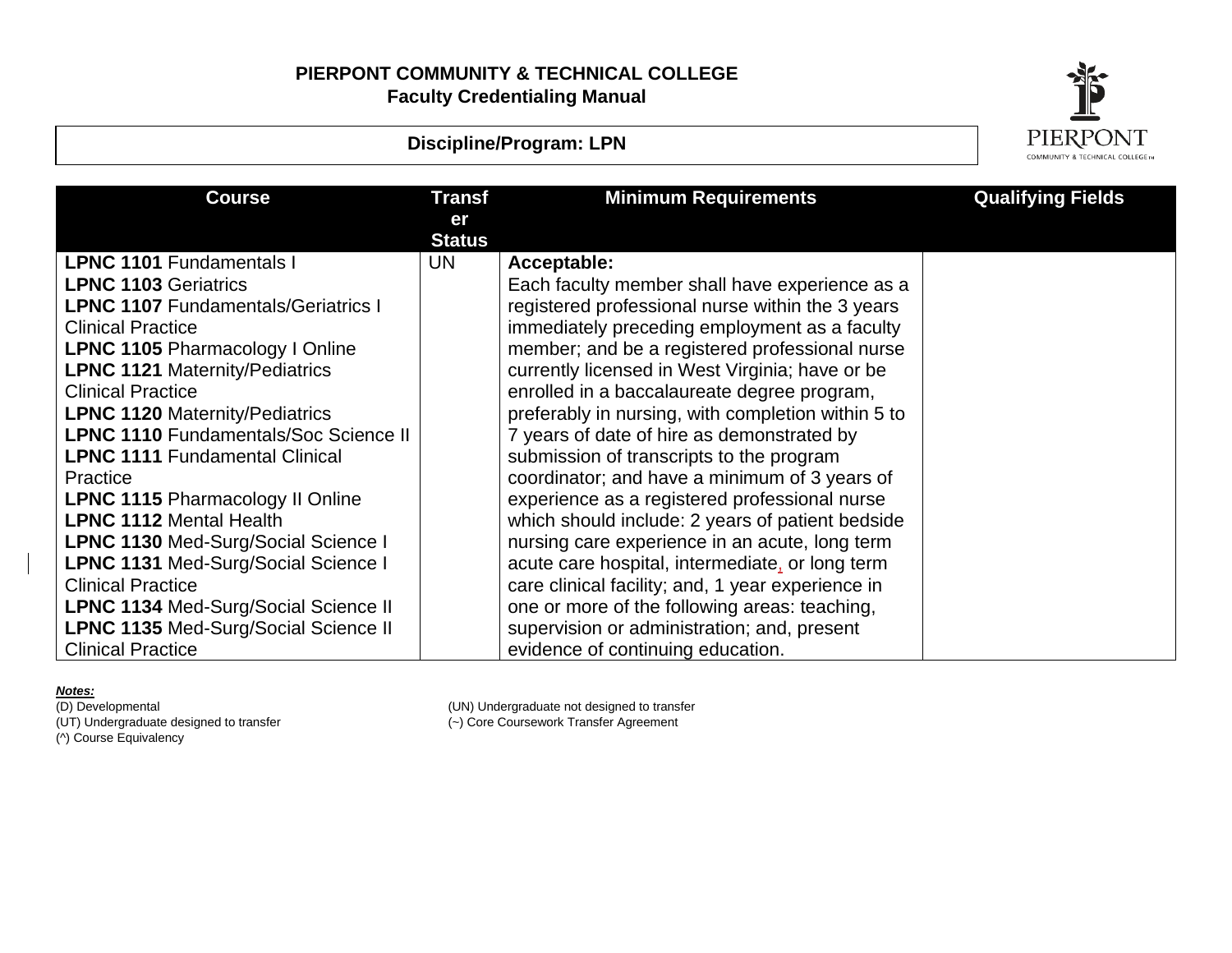## **Discipline/Program: Health Information Technology**



| <b>Status</b>                                                                                                                                                                                                                                                                                                                                                                                                                                                                                                                                                                                                      |                                                                                                                                                                                                                                                                                                                                                                                                                                                 |  |
|--------------------------------------------------------------------------------------------------------------------------------------------------------------------------------------------------------------------------------------------------------------------------------------------------------------------------------------------------------------------------------------------------------------------------------------------------------------------------------------------------------------------------------------------------------------------------------------------------------------------|-------------------------------------------------------------------------------------------------------------------------------------------------------------------------------------------------------------------------------------------------------------------------------------------------------------------------------------------------------------------------------------------------------------------------------------------------|--|
| <b>HLIN 1100 Fundamentals of Health Info</b><br><b>UN</b><br><b>HLIN 1105 Computers in Health Care</b><br><b>HLIN 1109 Health Care Statistics</b><br><b>HLIN 1110</b> Legal Aspects of Health<br>Information<br><b>HLIN 1112</b> Introduction to Medical<br>Administrative Assistant<br><b>HLIN 2203 Quality Assessment</b><br><b>HLIN 2205 Classification Systems I</b><br><b>HLIN 2206 Clinical Practicum I</b><br><b>HLIN 2204 Pharmacology</b><br><b>HLIN 2202 Reimbursement</b><br><b>HLIN 2207 Health Information Supervision</b><br><b>HLIN 2208 Clinical Practicum II</b><br><b>HLIN 2995 HIT Capstone</b> | Preferred:<br>Masters degree in health information<br>management with RHIA or RHIT credential,<br>and teaching experience in an accredited HIT<br>program.<br>Acceptable:<br>Faculty members must hold an RHIA or RHIT<br>credential, and all faculty members must have<br>a bachelor's degree in health information<br>management, or a bachelor's degree in any<br>field with 2 years working experience in health<br>information management. |  |

*Notes:*<br>(D) Developmental<br>(UT) Undergraduate designed to transfer

(D) Developmental (UN) Undergraduate not designed to transfer (UT) Undergraduate designed to transfer (~) Core Coursework Transfer Agreement

(^) Course Equivalency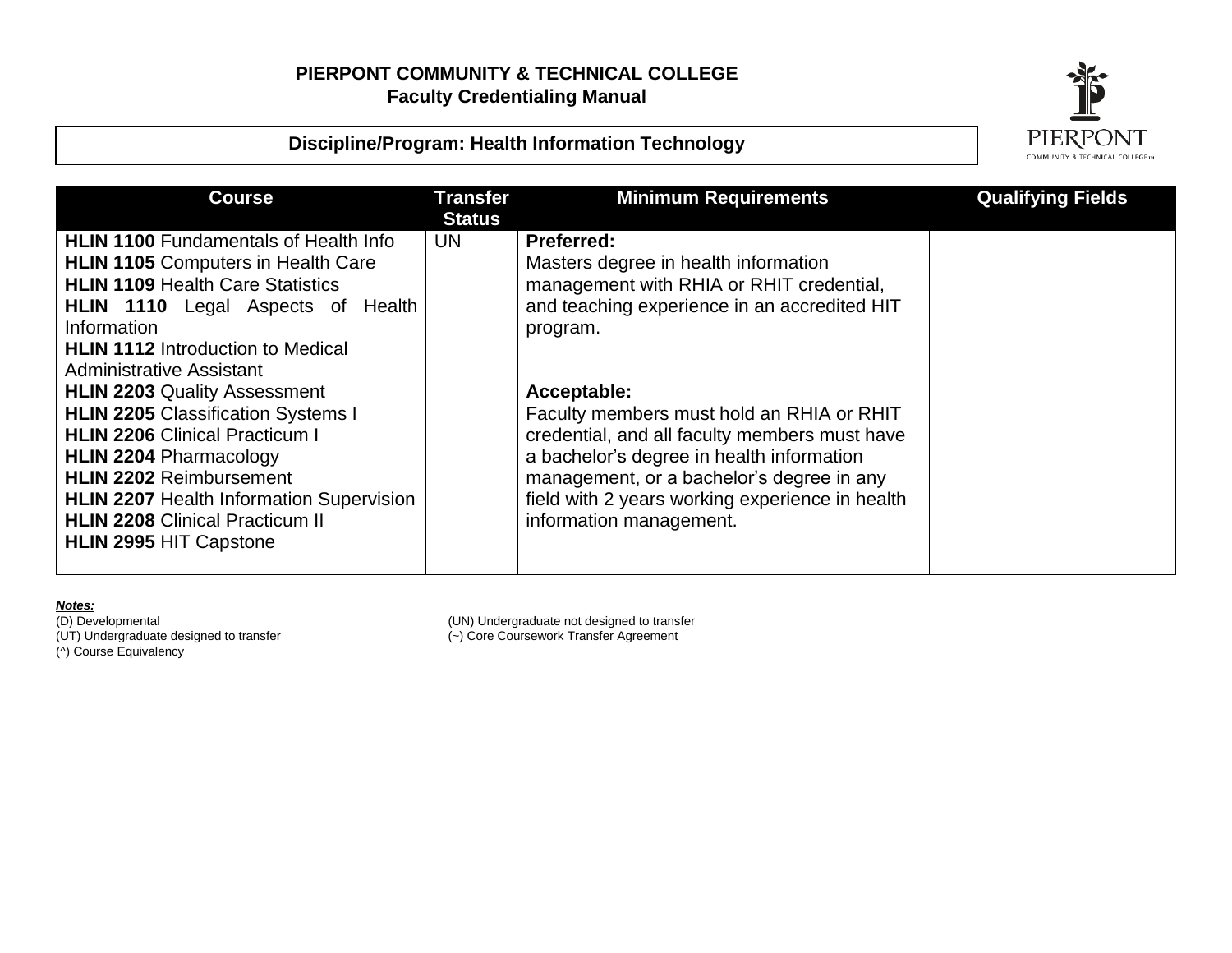**Discipline/Program: MLT**



| <b>Course</b><br><b>Transfer</b><br><b>Status</b>                                                                                                                                                                                                                                                                                                                                                                                                                                                                                                                                                                                                       | <b>Minimum Requirements</b>                                                                                                                                                                                                                                                                                                                                                                                                                                                                                                                                                                                                                                                                                                                                                                                                                                                                                                                                                                 | <b>Qualifying Fields</b> |
|---------------------------------------------------------------------------------------------------------------------------------------------------------------------------------------------------------------------------------------------------------------------------------------------------------------------------------------------------------------------------------------------------------------------------------------------------------------------------------------------------------------------------------------------------------------------------------------------------------------------------------------------------------|---------------------------------------------------------------------------------------------------------------------------------------------------------------------------------------------------------------------------------------------------------------------------------------------------------------------------------------------------------------------------------------------------------------------------------------------------------------------------------------------------------------------------------------------------------------------------------------------------------------------------------------------------------------------------------------------------------------------------------------------------------------------------------------------------------------------------------------------------------------------------------------------------------------------------------------------------------------------------------------------|--------------------------|
| <b>MLAB 1101</b> Introduction to MLT<br>UN<br><b>MLAB 1102 Clinical Immunology</b><br><b>MLAB 1105 Clinical Chemistry Techniques</b><br><b>MLAB 1160 Clinical Microbiology I</b><br><b>MLAB 1180 Immunohematology/Serology</b><br><b>MLAB 2216 Hemostasis</b><br><b>MLAB 2217 Urinalysis and Body Fluids</b><br><b>MLAB 2218 Hematology</b><br><b>MLAB 2219 Clinical Microbiology II</b><br><b>MLAB 2220 Clinical Biochemistry</b><br><b>MLAB 2221 Clinical Practicum I</b><br><b>MLAB 2222 Clinical Practicum II</b><br><b>MLAB 2223 Clinical Practicum III</b><br><b>MLAB 2224 Clinical Practicum IV</b><br><b>MLAB 2995 Seminar and Case Studies</b> | <b>Preferred:</b><br><b>BS in Medical Laboratory Science (Medical</b><br>Technology) or BS in related field<br>with certification as an MLS or MT with state<br>approved certification agency (BOC ASCP,<br>AMT or AAB); hold current state license for WV<br>or eligible to obtain prior to employment. 36<br>months of industry-related work experience;<br>demonstrate adequate knowledge and<br>proficiency in their <b>content</b> areas; demonstrate<br>the ability to teach effectively at the appropriate<br>level.<br>Acceptable:<br>Associate degree in Medical Laboratory<br>Technology and certification as an MLT with a<br>state approved agency (BOC ASCP, AMT or<br>AAB); hold current state license for WV or<br>eligible to obtain prior to employment; 36<br>months of industry-related work<br>experience demonstrate adequate knowledge<br>and proficiency in their <b>content</b> areas;<br>demonstrate the ability to teach effectively at<br>the appropriate level. |                          |

**Notes:**<br>(D) Developmental (^) Course Equivalency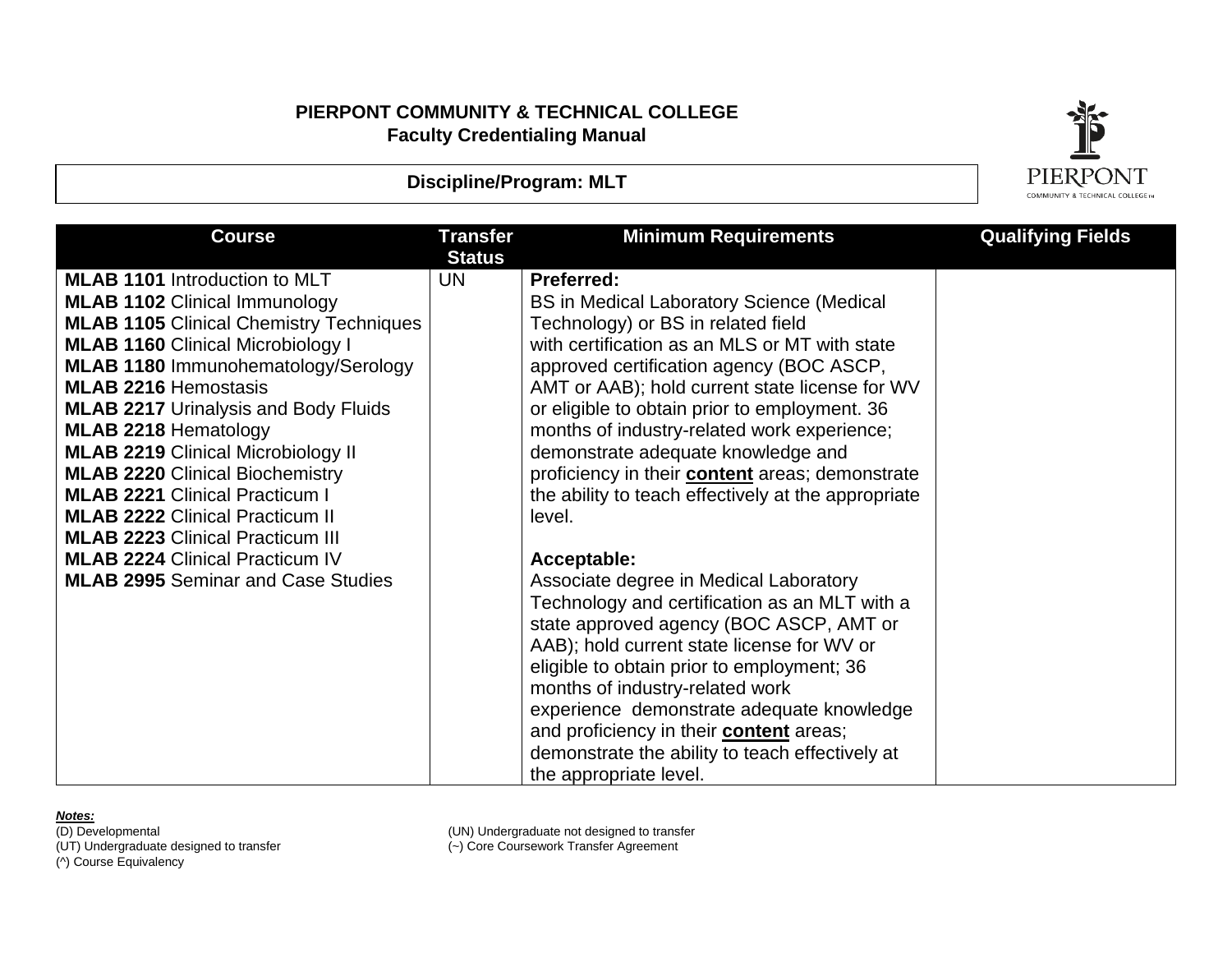**Discipline/Program: Physical Therapist Assistant**



| <b>Course</b>                                 | Transfer      | <b>Minimum Requirements</b>                      | <b>Qualifying Fields</b> |
|-----------------------------------------------|---------------|--------------------------------------------------|--------------------------|
|                                               | <b>Status</b> |                                                  |                          |
| <b>PHTA 1100</b> Introduction to Physical     | UN            | <b>Preferred:</b>                                |                          |
| Therapy                                       |               | Bachelor's degree and an active PT or PTA        |                          |
| <b>PHTA 1101 Patient and Professional</b>     |               | license in West Virginia. Core faculty must have |                          |
| Relationship                                  |               | 3 years full time (or equivalent) experience and |                          |
| <b>PHTA 1102</b> Introduction to Patient Care |               | should have "contemporary expertise" in their    |                          |
| <b>PHTA 1103 Physical Agents I</b>            |               | subject matter. They should also have 2 years    |                          |
| <b>PHTA 1104 Physical Agents II</b>           |               | experience supervising students in clinic.       |                          |
| <b>PHTA 1105 Kinesiology</b>                  |               | Experience teaching in an accredited PTA         |                          |
| <b>PHTA 1106 Clinical Education I</b>         |               | Program                                          |                          |
| <b>PHTA 1108 Clinical Education II</b>        |               |                                                  |                          |
| <b>PHTA 2200 Therapeutic Exercise</b>         |               | Acceptable:                                      |                          |
| <b>PHTA 2201 Orthopedics</b>                  |               | Bachelor's degree and an active PT or PTA        |                          |
| <b>PHTA 2202 Neurology</b>                    |               | license in West Virginia. Core faculty must have |                          |
| <b>PHTA 2204 Clinical Education III</b>       |               | 3 years full time (or equivalent) experience and |                          |
| <b>PHTA 2206 Clinical Education IV</b>        |               | should have "contemporary expertise" in their    |                          |
| <b>PHTA 2207 Clinical Education V</b>         |               | subject matter. They should also have 2 years    |                          |
| PHTA 2995 Capstone Seminar                    |               | experience supervising students in clinic.       |                          |
|                                               |               |                                                  |                          |

**Notes:**<br>(D) Developmental (^) Course Equivalency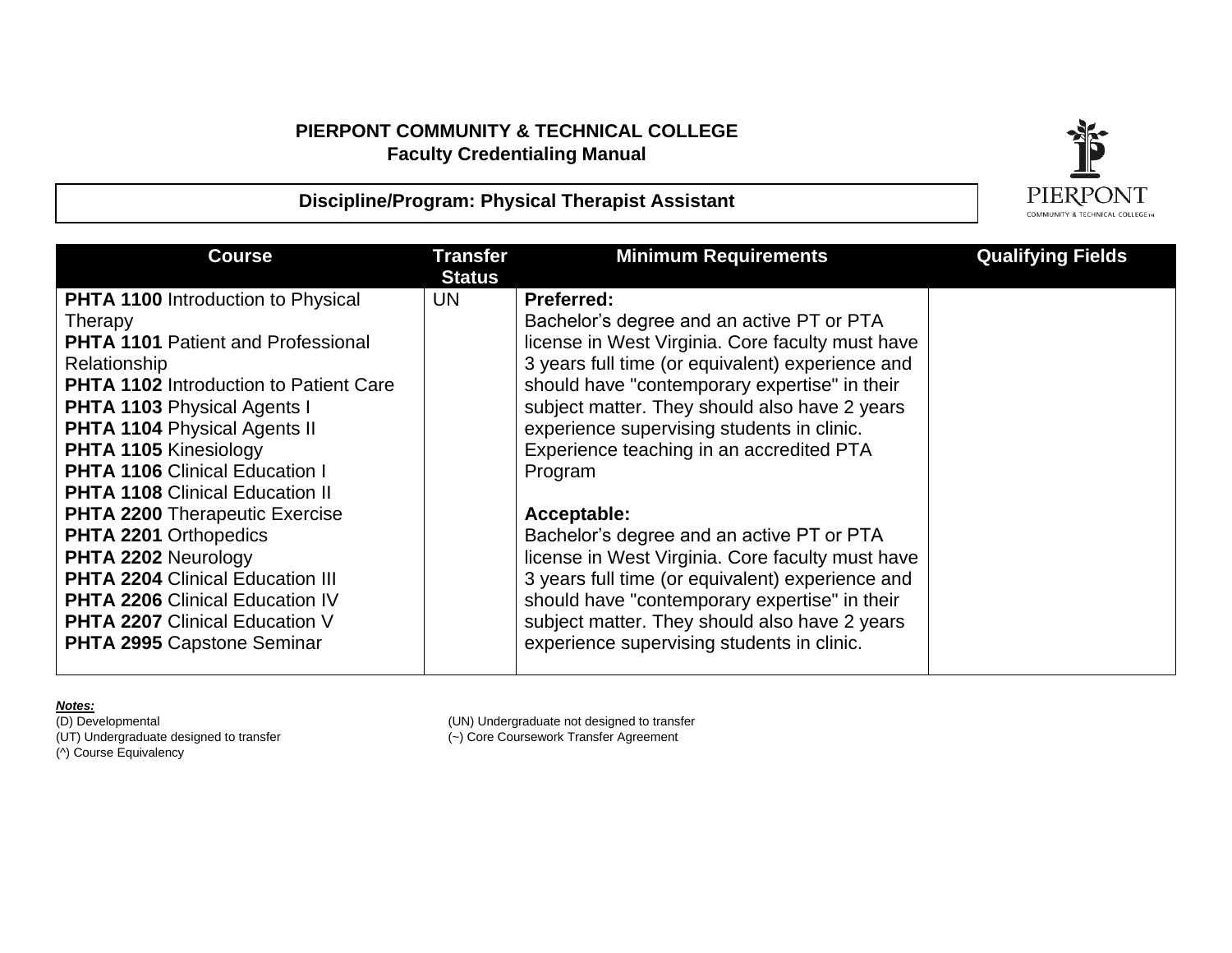## **PIERPONT COMMUNITY & TECHNICAL COLLEGE**

**Faculty Credentialing Manual**





| <b>Course</b>                                                     | <b>Transfer</b> | <b>Minimum Requirements</b>                    | Qualifying    |
|-------------------------------------------------------------------|-----------------|------------------------------------------------|---------------|
|                                                                   | <b>Status</b>   |                                                | <b>Fields</b> |
| <b>RADI 1100 Fundamentals of Radiologic Technology</b>            | <b>UN</b>       | <b>Preferred:</b>                              |               |
| <b>RADI 1120 Human Structure and Function I</b>                   |                 | Master's degree in Health Science or           |               |
| <b>RADI 1130 Medical Terminology for Radiologic Technologists</b> |                 | <b>Education related field</b>                 |               |
| RADI 1150 Radiographic Procedures I and Lab                       |                 |                                                |               |
| RADI 1160 Image Production & Characteristics I                    |                 | Acceptable:                                    |               |
| RADI 2290 Clinical Experience I                                   |                 | Holds, at a minimum, a bachelor's degree;      |               |
| <b>RADI 1110 Patient Care</b>                                     |                 | Graduate of a JRCERT accredited                |               |
| <b>RADI 1121 Human Structure and Function II</b>                  |                 | program in Radiography. Proficient in          |               |
| RADI 1151 Radiographic Procedures II and Lab                      |                 | curriculum development, supervision,           |               |
| RADI 1161 Image Production & Characteristics II                   |                 | instruction, evaluation, and academic          |               |
| RADI 2291 Clinical Experience II                                  |                 | advising; Documents two years clinical         |               |
| RADI 2200 Advanced Imaging Modalities                             |                 | experience in the professional discipline;     |               |
| <b>RADI 2220 Neuro Interventional Procedures</b>                  |                 | Documents one year's experience as an          |               |
| <b>RADI 2230 Radiation Physics I</b>                              |                 | instructor in a JRCERT-accredited              |               |
| <b>RADI 2240 Radiation Protection &amp; Radiobiology</b>          |                 | program;                                       |               |
| RADI 2210 Image Analysis/Pathology I                              |                 | Holds current American Registry of             |               |
| <b>RADI 2292 Clinical Experience III</b>                          |                 | Radiologic Technologists (ARRT)                |               |
| <b>RADI 1140 Medical Ethics</b>                                   |                 | certification and registration, or equivalent, |               |
| <b>RADI 2231 Radiation Physics II</b>                             |                 | in radiography                                 |               |
| RADI 2211 Image Analysis/Pathology II                             |                 |                                                |               |
| RADI 2237 Digital Imaging & Computerized Tomography               |                 |                                                |               |
| RADI 2284 Radiography Seminar (Registry Review)                   |                 |                                                |               |
| RADI 2293 Clinical Experience IV                                  |                 |                                                |               |
| <b>RADI 2213 Sectional Anatomy</b>                                |                 |                                                |               |
| RADI 2260 Image Analysis & Evaluation                             |                 |                                                |               |
| <b>RADI 2288 Senior Research</b>                                  |                 |                                                |               |
| <b>RADI 2212 Radiographic Pathology</b>                           |                 |                                                |               |

- **Notes:**<br>(D) Developmental
- (^) Course Equivalency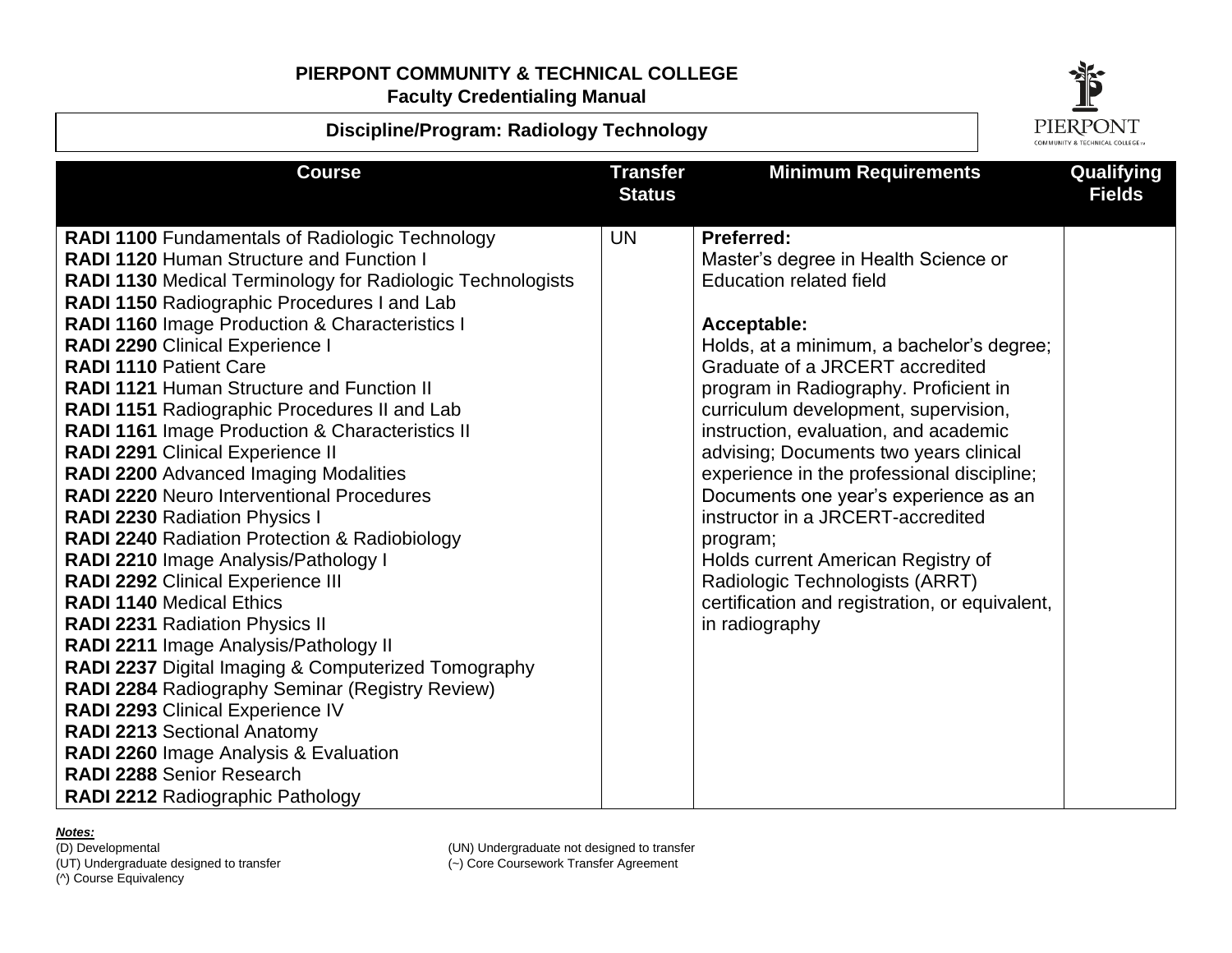



| <b>Course</b>                                                                                                                                                                                                                                                                                                                                                                                                                                                                                                                                                                                                                                                                                                                                                                                                                                 | <b>Transfer</b><br><b>Status</b> | <b>Minimum Requirements</b>                                                                                                                                                                                                                                                                                                                                                                                                                                                                                                                                                                                                                                                                                                                                                                                                                                                                                                                                                                                                                                                                                                                                                                                                                                                         | <b>Qualifying Fields</b> |
|-----------------------------------------------------------------------------------------------------------------------------------------------------------------------------------------------------------------------------------------------------------------------------------------------------------------------------------------------------------------------------------------------------------------------------------------------------------------------------------------------------------------------------------------------------------------------------------------------------------------------------------------------------------------------------------------------------------------------------------------------------------------------------------------------------------------------------------------------|----------------------------------|-------------------------------------------------------------------------------------------------------------------------------------------------------------------------------------------------------------------------------------------------------------------------------------------------------------------------------------------------------------------------------------------------------------------------------------------------------------------------------------------------------------------------------------------------------------------------------------------------------------------------------------------------------------------------------------------------------------------------------------------------------------------------------------------------------------------------------------------------------------------------------------------------------------------------------------------------------------------------------------------------------------------------------------------------------------------------------------------------------------------------------------------------------------------------------------------------------------------------------------------------------------------------------------|--------------------------|
| <b>RESP 1105 Clinical Theory Lecture</b><br><b>RESP 1107 Mechanical Ventilation I</b><br>Lecture<br><b>RESP 1108</b> Mechanical Ventilation I Lab<br><b>RESP 2200 Respiratory Care</b><br>Pharmacology<br><b>RESP 2205 Clinical Theory Lab I</b><br><b>RESP 2206 Clinical Theory II Lab</b><br><b>RESP 2210 Clinical Practicum I</b><br><b>RESP 2220 Mechanical Ventilations II</b><br>Lecture<br><b>RESP 2221 Mechanical Ventilation II Lab</b><br><b>RESP 2225 Cardiopulmonary Pathologies</b><br>and Therapeutics<br><b>RESP 2230 Neonatal/Pediatric</b><br><b>Respiratory Care</b><br><b>RESP 2240 Neonatal/Pediatric Clinical</b><br>Practice<br><b>RESP 2250 Clinical Practicum II</b><br><b>RESP 2260 Respiratory Care Exam</b><br>Review<br><b>RESP 2270 Intensive Respiratory Care</b><br><b>RESP 2995 Respiratory Care Capstone</b> | UN                               | Preferred:<br>At least a Master's or doctorate degree in any field of<br>study. Teaching experience. Valid RRT credential OR be<br>a physician (MD or DO). Current professional licensure<br>or certificate as required WV. Minimum of 5 year's<br>experience as an RRT or physician; of this, 4 years must<br>include experience in clinical respiratory, pulmonary<br>medicine, cardiothoracic surgery, critical care OR<br>anesthesiology. Minimum of 4 years teaching experience<br>in clinical respiratory care, research, management or<br>education associated with an accredited respiratory care<br>program or medical school.<br>Acceptable:<br>At least a Master's or doctorate degree in any field of<br>study. Teaching experience. Valid RRT credential OR be<br>a physician (MD or DO). Current professional licensure<br>or certificate as required WV. Minimum of 5 year's<br>experience as an RRT or physician; of this, 4 years must<br>include experience in clinical respiratory, pulmonary<br>medicine, cardiothoracic surgery, critical care OR<br>anesthesiology. Minimum of 4 years teaching experience<br>in clinical respiratory care, research, management or<br>education associated with an accredited respiratory care<br>program or medical school. |                          |
|                                                                                                                                                                                                                                                                                                                                                                                                                                                                                                                                                                                                                                                                                                                                                                                                                                               |                                  |                                                                                                                                                                                                                                                                                                                                                                                                                                                                                                                                                                                                                                                                                                                                                                                                                                                                                                                                                                                                                                                                                                                                                                                                                                                                                     |                          |

#### *Notes:*

(D) Developmental<br>(UT) Undergraduate designed to transfer<br>(^) Course Equivalency

(D) Developmental (UN) Undergraduate not designed to transfer

(UT) Undergraduate designed to transfer (~) Core Coursework Transfer Agreement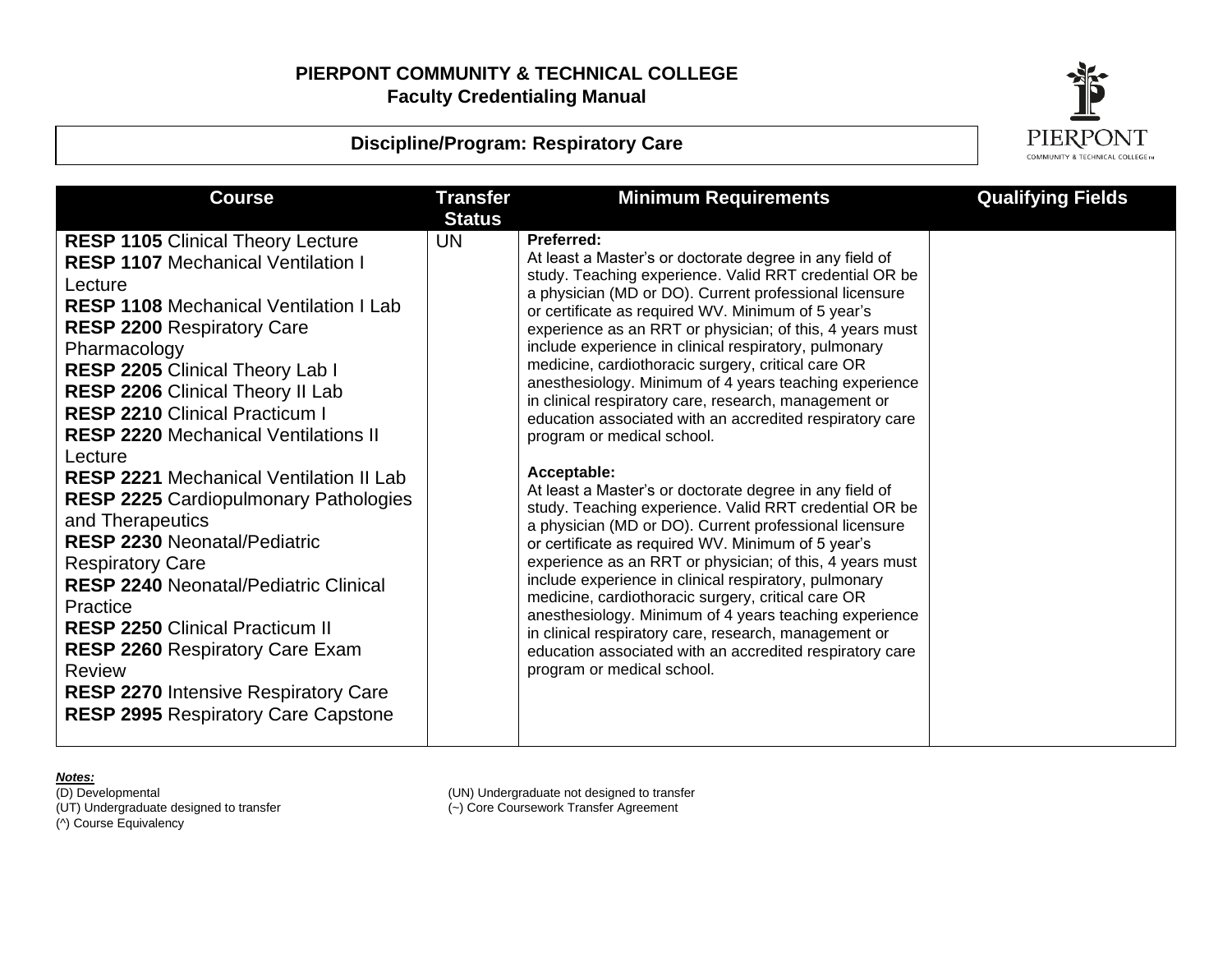# **PIERPONT COMMUNITY & TECHNICAL COLLEGE**

**Faculty Credentialing Manual**





|                                                                                        |                                  |                                                                                                                                                                                                                                                                        | COMMUNITY & TECHNICAL COLLEGETY                                       |
|----------------------------------------------------------------------------------------|----------------------------------|------------------------------------------------------------------------------------------------------------------------------------------------------------------------------------------------------------------------------------------------------------------------|-----------------------------------------------------------------------|
| <b>Course</b>                                                                          | <b>Transfer</b><br><b>Status</b> | <b>Minimum Requirements</b>                                                                                                                                                                                                                                            | <b>Qualifying Fields</b>                                              |
| <b>HLCA 1100 Medical</b><br>Terminology<br><b>HLCA 1101</b> Intro to Health<br>Careers | <b>UN</b>                        | Preferred: Bachelor's Degree or higher in a Healthcare field.<br>Acceptable: Associate Degree or higher in a healthcare field.                                                                                                                                         | Degrees<br>can be                                                     |
| <b>HLCA 1200 Health</b><br><b>Assessment and Physical</b><br>Exam                      |                                  | <b>Preferred:</b> Bachelor's degree or higher and current credentials in a<br>field that requires frequent patient assessments.<br>Acceptable: Associate Degree and current credentials in a<br>healthcare field. The field must require frequent patient assessments. | from any<br>healthcare<br>field.<br>Credentials<br>must be<br>current |
| <b>HLCA 2200 Diagnostic Data</b>                                                       |                                  | Preferred: Bachelor's degree or higher and current credentials in a<br>field and experience in interpreting diagnostic testing.<br>Acceptable: Associate Degree and current credentials in a<br>healthcare field and experience in interpreting diagnostic testing.    |                                                                       |
| <b>HLCA 2210 Bioethics</b><br><b>HUMN 2210 Bioethics</b>                               |                                  | <b>Preferred:</b> Master's Degree or higher. Educational and/or<br>experiential experience in ethical decision making<br>Acceptable: Bachelor's degree or higher. Experience in ethical<br>decision making.                                                            |                                                                       |
| <b>HLCA 2995 Healthcare</b><br><b>Management Capstone</b>                              |                                  | <b>Preferred:</b> Bachelor's Degree or higher in a healthcare field and<br>healthcare management experience.<br>Acceptable: Associate Degree or higher in a healthcare field.<br>Healthcare management experience.                                                     |                                                                       |

**Notes:**<br>(D) Developmental (^) Course Equivalency

(D) Developmental<br>
(UN) Undergraduate not designed to transfer<br>
(UT) Undergraduate designed to transfer<br>
(-) Core Coursework Transfer Agreement  $(-)$  Core Coursework Transfer Agreement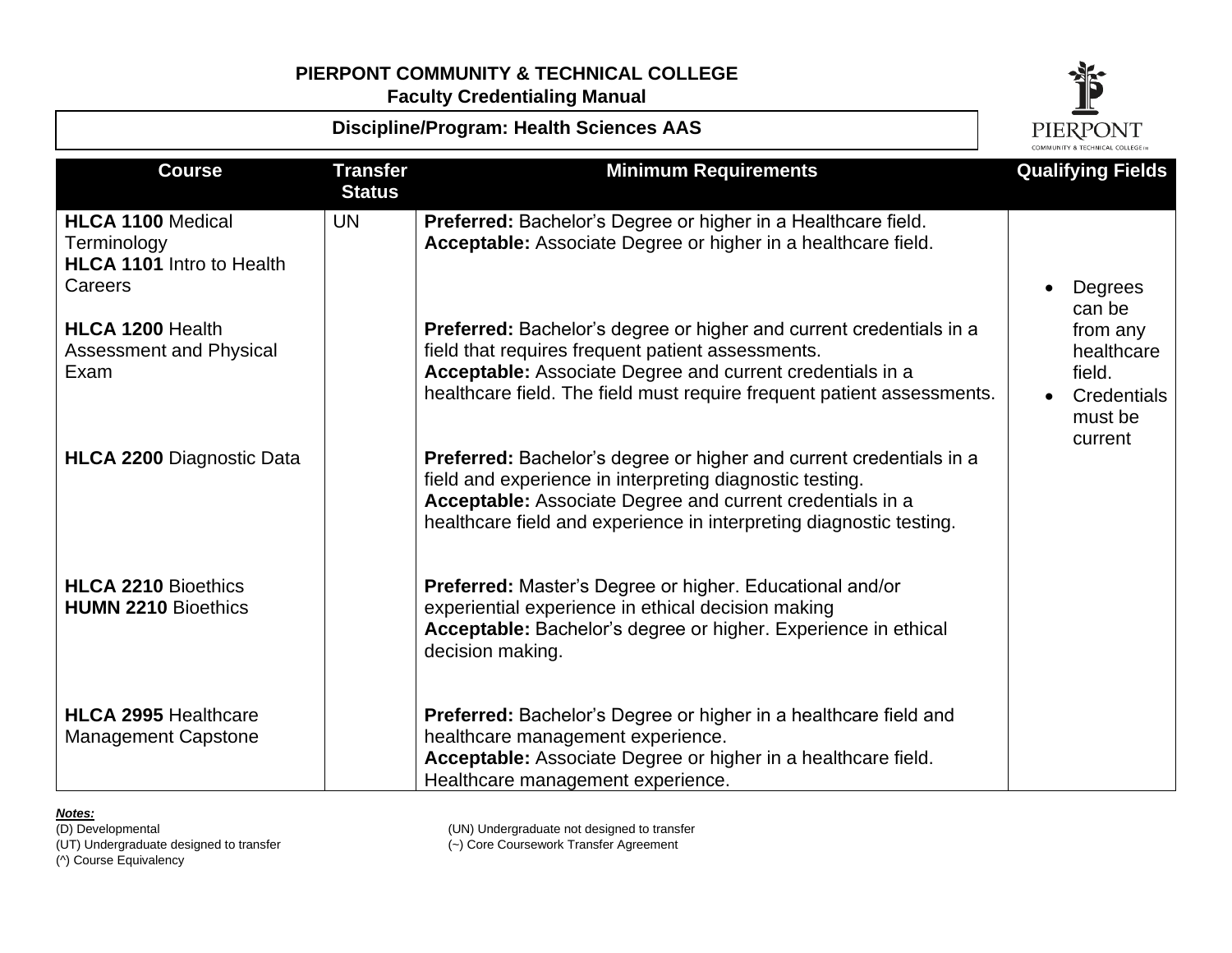



| <b>Course</b>                                 | <b>Transfer</b><br><b>Status</b> | <b>Minimum Requirements</b>                  | <b>Qualifying Fields</b> |
|-----------------------------------------------|----------------------------------|----------------------------------------------|--------------------------|
| <b>VETA 1110 Communication and Office</b>     | <b>UN</b>                        | <b>Preferred:</b>                            |                          |
| <b>Procedures for Veterinary Assistants</b>   |                                  | Associate Degree from an Accredited          |                          |
| <b>VETA 1111 Communication Office</b>         |                                  | Veterinary Technology Program. Must be a     |                          |
| <b>Procedures for Veterinary Assistants</b>   |                                  | registered (Licensed) Veterinary Technician. |                          |
| <b>VETA 1120 Diseases and Medications for</b> |                                  |                                              |                          |
| <b>Veterinary Assistants</b>                  |                                  | Acceptable:                                  |                          |
| <b>VETA 1121 Diseases and Medications for</b> |                                  | Associate Degree from an Accredited          |                          |
| <b>Veterinary Assistants Lab</b>              |                                  | Veterinary Technology Program. Must be a     |                          |
| <b>VETA 1130 Animal Care for Veterinary</b>   |                                  | registered (Licensed) Veterinary Technician. |                          |
| <b>Assistants</b>                             |                                  |                                              |                          |
| <b>VETA 1131 Animal Care for Veterinary</b>   |                                  |                                              |                          |
| <b>Assistants Lab</b>                         |                                  |                                              |                          |
| <b>VETA 1140 Surgical Nursing for</b>         |                                  |                                              |                          |
| <b>Veterinary Assistants</b>                  |                                  |                                              |                          |
| <b>VETA 1140 Surgical Nursing for</b>         |                                  |                                              |                          |
| <b>Veterinary Assistants Lab</b>              |                                  |                                              |                          |
| <b>VETA 1150 Diagnostic Procedures for</b>    |                                  |                                              |                          |
| <b>Veterinary Assistants</b>                  |                                  |                                              |                          |
| <b>VETA 1151 Diagnostic Procedures for</b>    |                                  |                                              |                          |
| <b>Veterinary Assistants Lab</b>              |                                  |                                              |                          |
| <b>VETA 1160 Clinical Experience for</b>      |                                  |                                              |                          |
| <b>Veterinary Assistants</b>                  |                                  |                                              |                          |
| <b>VETA 1161</b> Veterinary Assistant         |                                  |                                              |                          |
| Capstone                                      |                                  |                                              |                          |

**Notes:**<br>(D) Developmental

(D) Developmental (UN) Undergraduate not designed to transfer<br>
(UT) Undergraduate designed to transfer<br>
(-) Core Coursework Transfer Agreement (~) Core Coursework Transfer Agreement

(^) Course Equivalency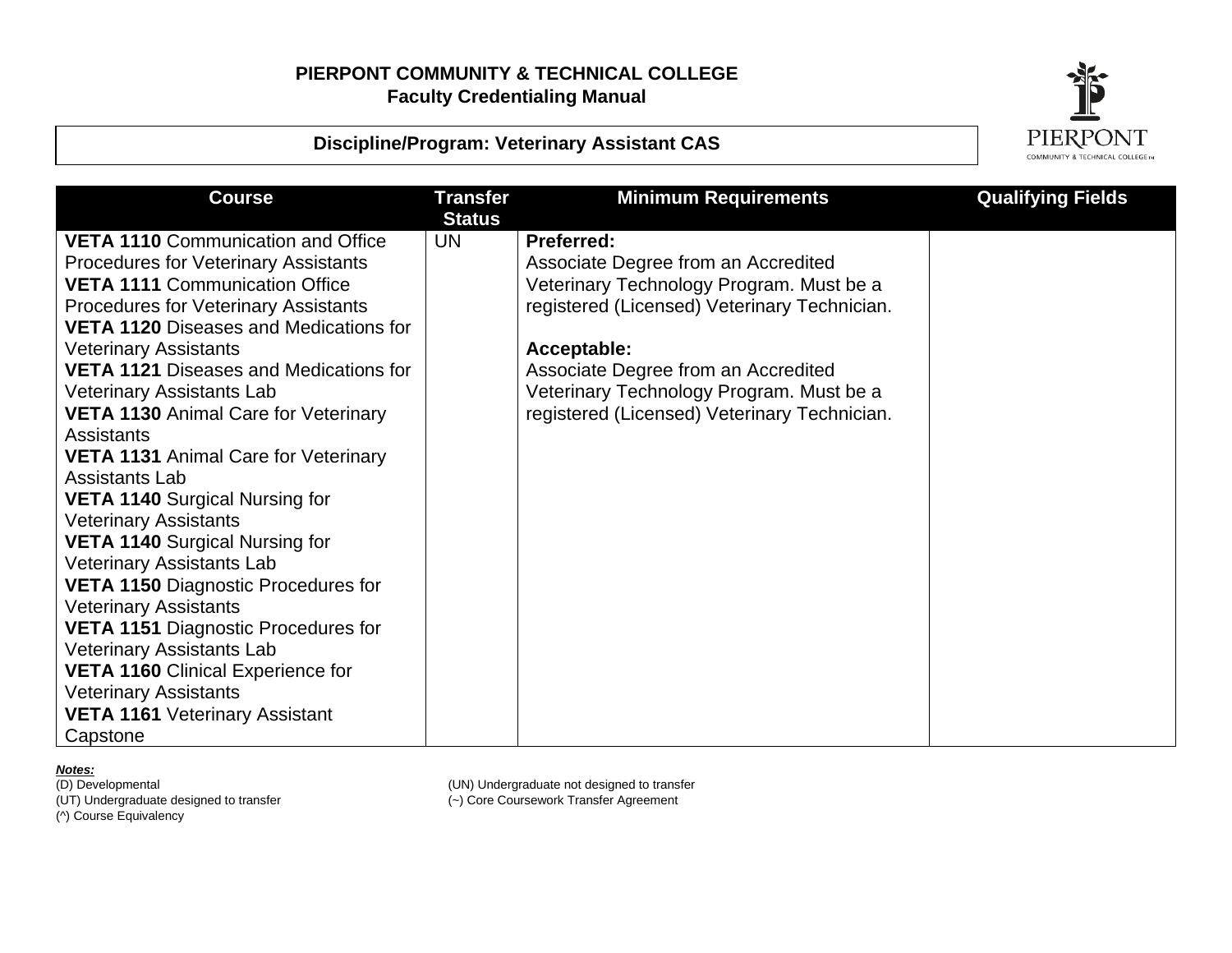



| <b>Course</b>                                                                                                                                                                                                                                                                                                                                                                                                                                                                                                                                                                                                                                                                                                    | <b>Transfer</b><br><b>Status</b> | <b>Minimum Requirements</b>                                                                                                                                                                                                                                                                                                  | <b>Qualifying Fields</b>                                                                                                                                                                                                       |
|------------------------------------------------------------------------------------------------------------------------------------------------------------------------------------------------------------------------------------------------------------------------------------------------------------------------------------------------------------------------------------------------------------------------------------------------------------------------------------------------------------------------------------------------------------------------------------------------------------------------------------------------------------------------------------------------------------------|----------------------------------|------------------------------------------------------------------------------------------------------------------------------------------------------------------------------------------------------------------------------------------------------------------------------------------------------------------------------|--------------------------------------------------------------------------------------------------------------------------------------------------------------------------------------------------------------------------------|
| <b>VETT 1113</b> Introduction to Veterinary<br>Technology<br><b>VETT 1115 Clinical Techniques</b><br><b>VETT 1130 Animal Parasitology</b><br><b>VETT 1116 Clinical Procedures</b><br><b>VETT 2210 Laboratory Animal</b><br>Techniques I<br><b>VETT 2222 Diseases of Domestic</b><br>Animals<br><b>VETT 2271 Veterinary Preceptorship I</b><br><b>VETT 1122 Veterinary Pharmacology</b><br>VETT 2212 Health Management of<br>Farm Animals<br><b>VETT 2217 Clinical Laboratory</b><br><b>Procedures</b><br><b>VETT 2995 Seminar for Veterinary</b><br><b>Techniques</b><br><b>VETT 2272 Veterinary Preceptorship II</b><br><b>VETT 2273 Applied Clinical Experience</b><br><b>VETT 1180 Exotic Animal Medicine</b> | <b>UN</b>                        | <b>Preferred:</b><br>Bachelor's degree. Graduated from an<br>accredited Veterinary Technology Program.<br>Must be a registered (Licensed) Veterinary<br>Technologist.<br>Acceptable:<br>Associate Degree from an Accredited<br>Veterinary Technology Program. Must be a<br>registered (Licensed) Veterinary<br>Technologist. | The Accredited<br><b>Veterinary Technology</b><br>Program must have a<br>Veterinarian employed<br>by the institution. It is<br>preferred that this faculty<br>member teach specific<br>courses, for instance,<br>Pharmacology. |

**Notes:**<br>(D) Developmental (^) Course Equivalency